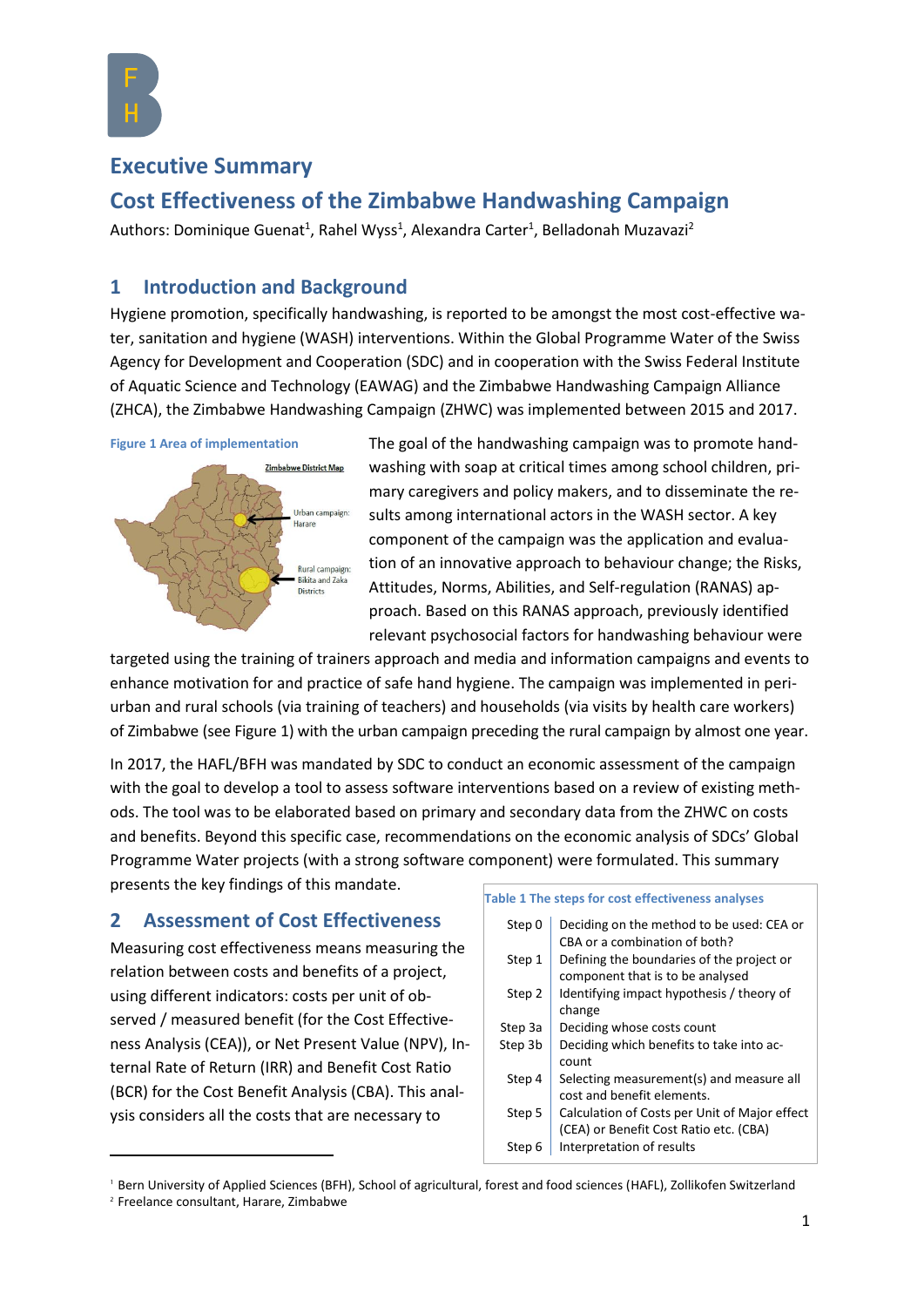achieve a given benefit or set of benefits. The purpose of doing a cost effectiveness analysis is to provide quantitative information on the way resources were invested in a project (for an ex-post analysis) or it serves as an aid for decision making when the analysis Is done ex-ante. Table 1 shows the stepwise procedure for conducting a cost effectiveness analysis of a project. The decision to choose CBA or CEA (step 0) depends essentially on the possibility to quantify benefits (in monetary terms) or not.

For the ZHWC, the authors, together with the local stakeholders, chose to conduct a CEA rather than a CBA, as the main benefits cannot reasonably be expressed in monetary values. The CEA was designed in a participatory process including key project stakeholders for the steps  $1 - 4$ . Then the research team designed and implemented the data collection, calculated the costs per unit of benefits and interpreted the results (which are presented below). They were then discussed with the project stakeholders in a series of workshops in Zimbabwe.

# **2.1 Costs**

Project costs are divided in three categories: "Before" the campaign the costs corresponding to the research component, project baseline and design (46%, or 677'179 USD); "during" the campaign the

costs corresponding to the project implementation (54%, or 777'340 USD, including 10% local costs); and "after" the campaign, the costs corresponding to local costs only (se[e Figure 2](#page-1-0) for shares of total cost).

The local costs are mainly for hardware (handwashing stations, soap, buckets) as a necessity for the software components of the campaign. Salaries of school and health centre staff are not additional costs (as no additional staff was hired beyond the trainings provided by the project) and thus not included in the calculation.

# **2.2 Benefits**

The ZHWC reached a total of 68'059 direct beneficiaries at school and household levels (see Table 2). Direct beneficiaries (DB) are teachers, learners, health centre staff, primary caregivers and their household members. Indirect beneficiaries (IB) are teachers' household members and neighbours and primary caregivers' neighbours. The results presented in this summary only take into consideration direct beneficiaries to avoid an over-estimation of effectiveness. Measured benefits are

<span id="page-1-0"></span>





the process outcome (quality and frequency of handwashing), health impact (cases of diarrhea averted) and non-health impact (reduction of school absenteeism for learners). Impact on local policy was described qualitatively. Improved knowledge and capacities (both of handwashing practice and the RANAS model) were also mentioned as benefits by the local stakeholders during the workshop, but in the CEA they can only be considered if they lead to tangible (= measurable) benefits such as behaviour change, health and non-health benefits.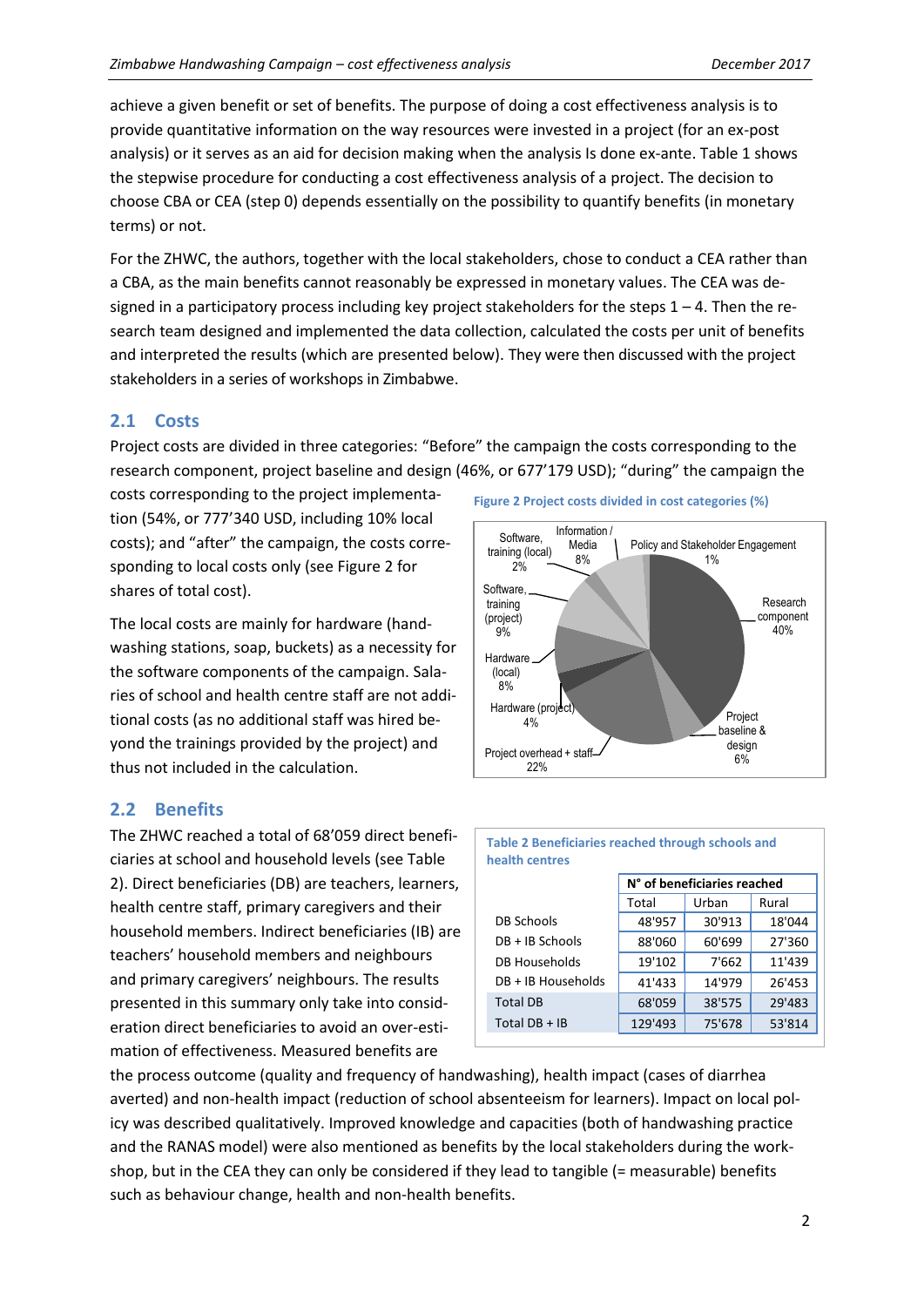The process outcome was captured through a Quality-Frequency Index (QFI)<sup>3</sup>, which converts partial adoption into full units of adoption, using an effectiveness ladder [\(Figure 3\)](#page-2-0). The net behaviour change was calculated by deducting the behaviour at baseline (or before the intervention), which was available from previous project evaluations (Friedrich, Mosler 2016; Lilje 2017).

Table 3 summarises the measured benefits. Overall, the net behaviour change is an increase of 1.78 out of 5 points (or 41 % on average) through the campaign, 61'363 cases of diarrhea were averted, and 202'213 days of school absenteeism avoided.

The estimated reduction in cases of diarrhea is very high when compared to meta-studies on the impact of handwashing on diarrhea: The survey achieved an average reduction rate of 60,7 %, while a meta-analysis of 42 impact studies reports a 23% - 40% reduction of diarrhea due to handwashing (Freeman et al. 2014).

<span id="page-2-0"></span>

| <b>Table 3 Measured benefits of the ZHWC</b>             |                               |               |               |  |  |
|----------------------------------------------------------|-------------------------------|---------------|---------------|--|--|
|                                                          | <b>Households and Schools</b> |               |               |  |  |
|                                                          | Total                         | Urban         | Rural         |  |  |
| <b>Process outcome</b>                                   |                               |               |               |  |  |
| Quality-Frequency Index reached                          | 4.39                          | 4.27          | 4.53          |  |  |
| Net behaviour change                                     | 1.78<br>(41%)                 | 1.48<br>(35%) | 1.95<br>(43%) |  |  |
| <b>Health impact</b>                                     |                               |               |               |  |  |
| Reduction cases of diarrhea, (To-<br>tal: 60% reduction) | 50'658                        | 21'384        | 26'346        |  |  |
| Reduction cases of diarrhea,<br>(cases/beneficiary/year) | 0.90                          | 0.84          | 0.95          |  |  |
| Non-health impact (only schools)                         |                               |               |               |  |  |
| Total reduction in days                                  | 202'213                       | 115'728       | 67'269        |  |  |
| Reduction of school absenteeism<br>(days/learner/year)   | 4.50                          | 5.60          | 5.60          |  |  |

As to the impact on policy of the campaign, the results are mixed. At national level, there has been a reported notable success for the campaign in terms of policy influence, with the experiences of the campaign being integrated into the Sanitation and Hygiene Policy and the School Health Policy (in April 2017 it was still being finalised), mandating schools to promote health and hygiene behaviours and to meet minimum standards for WASH infrastructure.

At district level, opinions diverted among the Health and WASH stakeholders on the policy influence of the campaign. Handwashing with soap has been included in Health Club Syllabuses and school infrastructure and activities (notably also beyond the project schools). At the same time, some policy stakeholders cautioned that it was still too early to clearly see whether policy changes will be made as a consequence of the campaign, as policy change is a lengthy process. Some further indicated that there was no need for policy changes as the campaign was already implementing what was within existing policies.

## **2.3 Cost-effectiveness results**

 $\overline{a}$ 

As depicted in Table 4, the cost-effectiveness ratio of reaching all direct beneficiaries lies at 11.73

<sup>3</sup> based on aggregated self-reported estimates for stool and food-related handwashing collected through surveys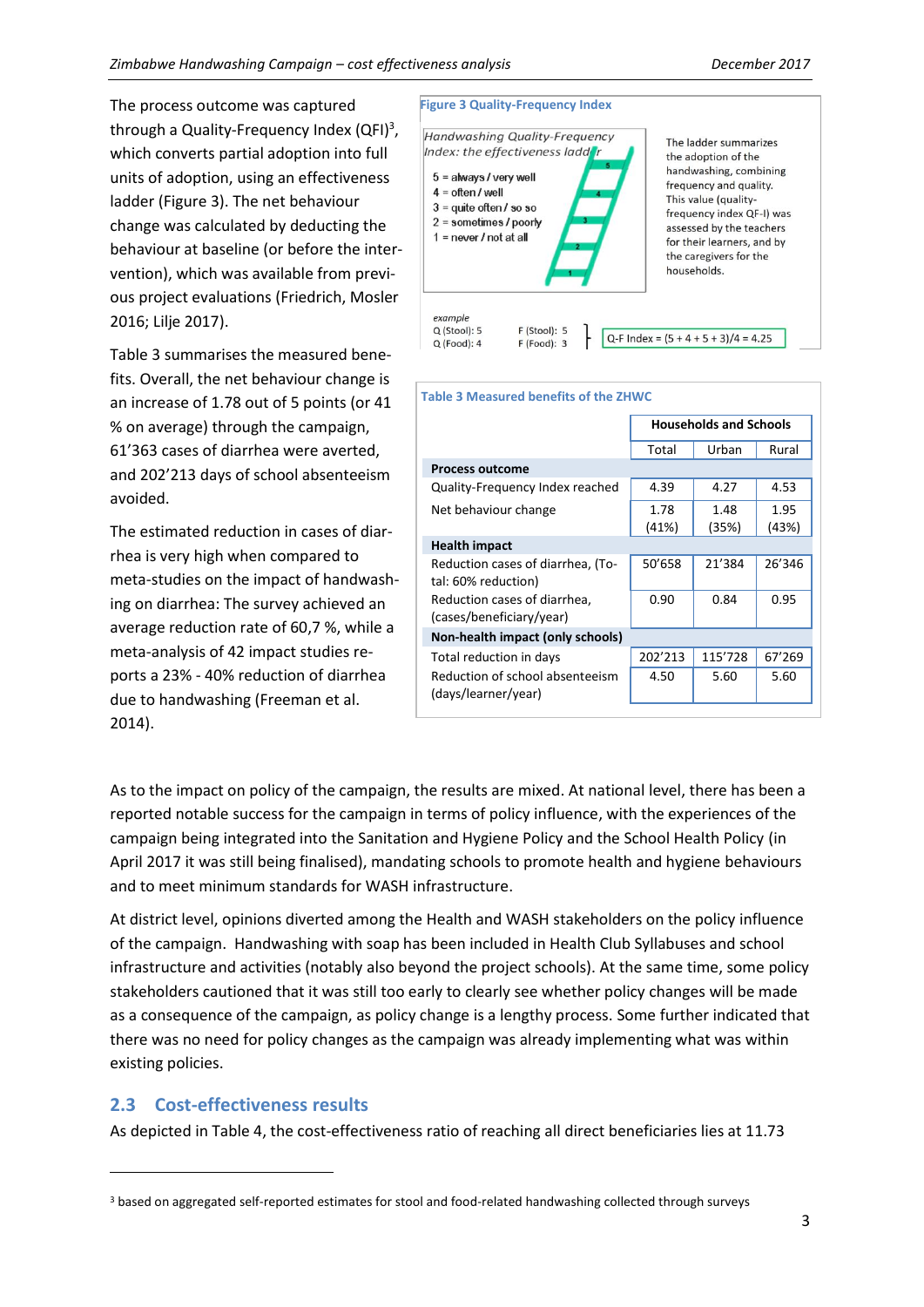USD excluding research costs and at 2.30 USD when considering only local costs.

If adapting benefits to *behaviour changed* as opposed to *beneficiaries reached*, the cost-effectiveness ratio for the number of beneficiaries with an improved hygiene behaviour amounts to 32.93 USD excluding research and 9.22 USD local costs.

The cost per case of diarrhea averted is 15.76 USD. Further, school children didn't miss a total of 202'212 days of school because of the campaign corresponding to a unit cost of 3.95 USD / day of school that was not missed.

| Table 4 Cost effectiveness rates per unit of benefit        |       |               |       |  |  |
|-------------------------------------------------------------|-------|---------------|-------|--|--|
|                                                             | Total | Urban         | Rural |  |  |
| Per beneficiary reached (=output)                           |       |               |       |  |  |
| Research + implementation costs / unit                      | 21.68 | 19.63         | 24.37 |  |  |
| Implementation costs / unit                                 | 11.73 | 9.77          | 14.31 |  |  |
| Local costs / unit                                          | 2.30  | 1.18<br>2.58  |       |  |  |
| Per behaviour changed (=outcome)                            |       |               |       |  |  |
| Research + implementation costs / unit                      | 60.85 | 66.19         | 62.47 |  |  |
| Implementation costs / unit                                 | 32.93 | 32.92         | 36.67 |  |  |
| Local costs / unit                                          | 9.22  | 9.01<br>10.50 |       |  |  |
| Per health impact (= reduced cases of diarrhea)             |       |               |       |  |  |
| Research + implementation costs / unit                      | 29.13 | 23.41         | 25.68 |  |  |
| Implementation costs / unit                                 | 15.76 | 11.65         | 15.08 |  |  |
| Local costs / unit                                          | 4.42  | 3.71          | 3.70  |  |  |
| Per non-health impact (= reduced day of school absenteeism) |       |               |       |  |  |
| Research + implementation costs / unit                      | 7.30  | 6.54          | 10.68 |  |  |
| Implementation costs / unit                                 | 3.95  | 3.26          | 6.27  |  |  |
| Local costs / unit                                          | 1.11  | 1.04          | 1.54  |  |  |

### **2.4 Sensitivity analysis**

Risks of uncertainty due to assumptions in the study could influence local costs, the number of beneficiaries counted, and the extent of the health and non-health impact. The sensitivity analysis is straight forward: higher costs with constant numbers of beneficiaries, or constant costs with lower

number of beneficiaries will result in higher unit costs, whereas reduced costs or increasing number of beneficiaries will result in lower unit costs. As the costs are not entirely linear (project costs are mostly fixed while local costs are mostly proportional to the number of beneficiaries), the response to changes of key parameters is not a linear function. This is illustrated with the key variable "number of diarrhea cases averted", and correspondingly the unit costs per case, excluding research costs [\(Figure 4\)](#page-3-0). This shows that with increasing number of cases averted, the unit costs per case tend to decrease under proportionally.

<span id="page-3-0"></span>**Figure 4 Unit costs per case of diarrhea averted** 



## **3 Discussion**

This chapter starts with a comparison of the ZHWC with a similar project in Burkina Faso where cost effectiveness indicators were also calculated. This is followed by a review of the DAC criteria for project evaluation (relevance, efficiency, effectiveness, impact and sustainability) and discusses the contribution of the cost effectiveness analysis to improved perception of these criteria.

## **3.1 Comparison of the results to other studies and approaches**

Literature on cost-effectiveness analyses of handwashing and hygiene promotion campaigns are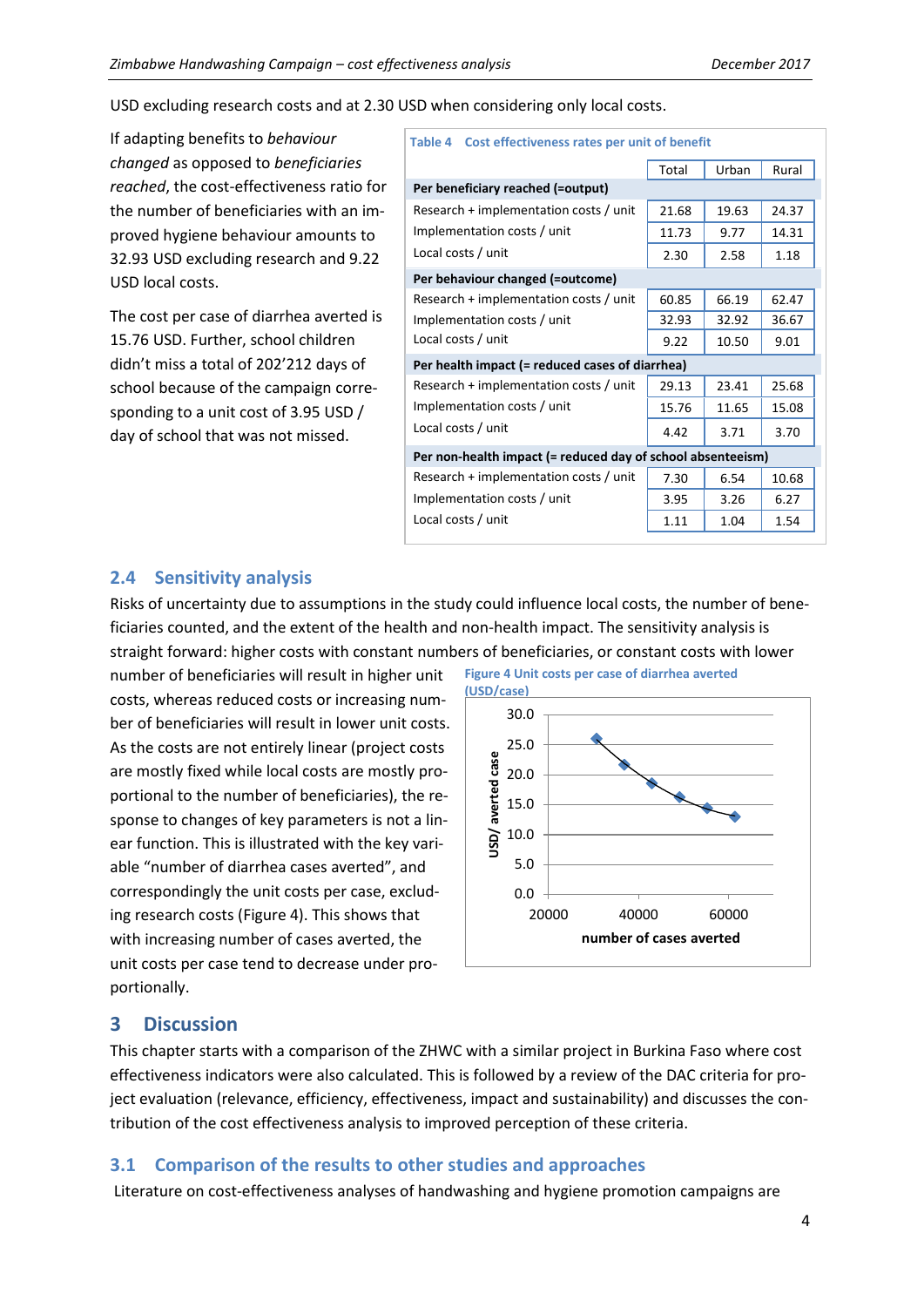very few a far[. Table 5](#page-4-0) compares the campaign to a similar study from Burkina Faso, in which Borghi et al (2002) assessed a program that promoted handwashing amongst mothers after handling child stool. As the campaigns were different in many aspects, the numbers can't be compared one to one but they can give indications on the campaigns effectiveness.

The calculation of the cost-effectiveness rates from Burkina Faso consider the society perspective, which includes direct medical

<span id="page-4-0"></span>**Table 5 Comparison ZHWC to similar campaigns**

|                                 | <b>ZHWC</b>             | <b>Burkina Faso (Bor-</b><br>ghi et al. 2002) |  |  |  |  |
|---------------------------------|-------------------------|-----------------------------------------------|--|--|--|--|
| Costs                           |                         |                                               |  |  |  |  |
| Costs measured                  | Provider, research, lo- | Provider, house-                              |  |  |  |  |
|                                 | cal;                    | hold, society;                                |  |  |  |  |
| Implementation costs (USD)      | 798'522                 |                                               |  |  |  |  |
| <b>Benefits</b>                 |                         |                                               |  |  |  |  |
| Total number of DB              | 68'059                  | 37'319                                        |  |  |  |  |
| % washing hands                 | Self-reported:<br>88%   | 31.30%                                        |  |  |  |  |
| % behaviour change              | Observed:<br>41%1       | 18.50%                                        |  |  |  |  |
| % diarrhea cases averted        | Self-reported:<br>60%   |                                               |  |  |  |  |
|                                 | Literature:<br>40%      | Literature: 41%                               |  |  |  |  |
| <b>Cost-effectiveness (USD)</b> |                         |                                               |  |  |  |  |
| Cost / beneficiary reached      | 11.73                   | 9.07                                          |  |  |  |  |
| Cost / changed behaviour        | 32.93                   | 64.00                                         |  |  |  |  |
| Local costs / beneficiary       | 2.30                    | 1.04                                          |  |  |  |  |
| Cost / diarrhea averted (excl.  | Self-reported: 15.76    |                                               |  |  |  |  |
| research)                       | Literature:<br>23.65    | 51.00                                         |  |  |  |  |

costs/benefits and indirect income and productivity costs/benefits at household and provider (incl. government) level. Thus, it includes more detailed costs than the ZHWC.

The ZHWC had relatively high project costs but was able to achieve higher effectiveness levels at overall lower costs per behaviour changed.

### **3.2 Relevance**

The relevance of the programme can be assessed by the high level of participation of the target groups and their commitment to continue after the end of the campaign. The key stakeholders of the project seem convinced of the importance of handwashing in the context of Zimbabwe, where the cholera outbreaks in 2008 and 2009 are still in all memories. The survey conducted within the framework of the CEA provides valuable information on these aspects. However, the CEA results (unit costs) are not directly useful for assessing the relevance of the project.

#### **3.3 Efficiency**

Are we doing things right? The efficiency measures the link between resources and outputs (both quantitative and qualitative) and answers the questions of the optimal use of the available resources to produce the planned outputs. While doing the CEA, a careful analysis of costs (as illustrated in Figure 2) provides some important information on the use of resources. In the case of the ZHWC, the high costs of research and development (mainly in the preparation phase of the project, but also the close monitoring with a strong research component during the project) is an issue. In our opinion, these costs are justified if the concept developed in Zimbabwe can be replicated elsewhere with substantially lower costs. And apparently this is the case as similar campaigns are planned or being implemented in other countries, such as Burundi and Bangladesh.

#### **3.4 Effectiveness**

Are we doing the right things? To what extent are the objectives achieved? The effectiveness looks at the link between the outputs and the outcomes / impacts.

Here the CEA provides the most useful information: with the present study, we have reference values (as shown in Table 4) on the costs per beneficiary reached, behaviour changed, case of diarrhea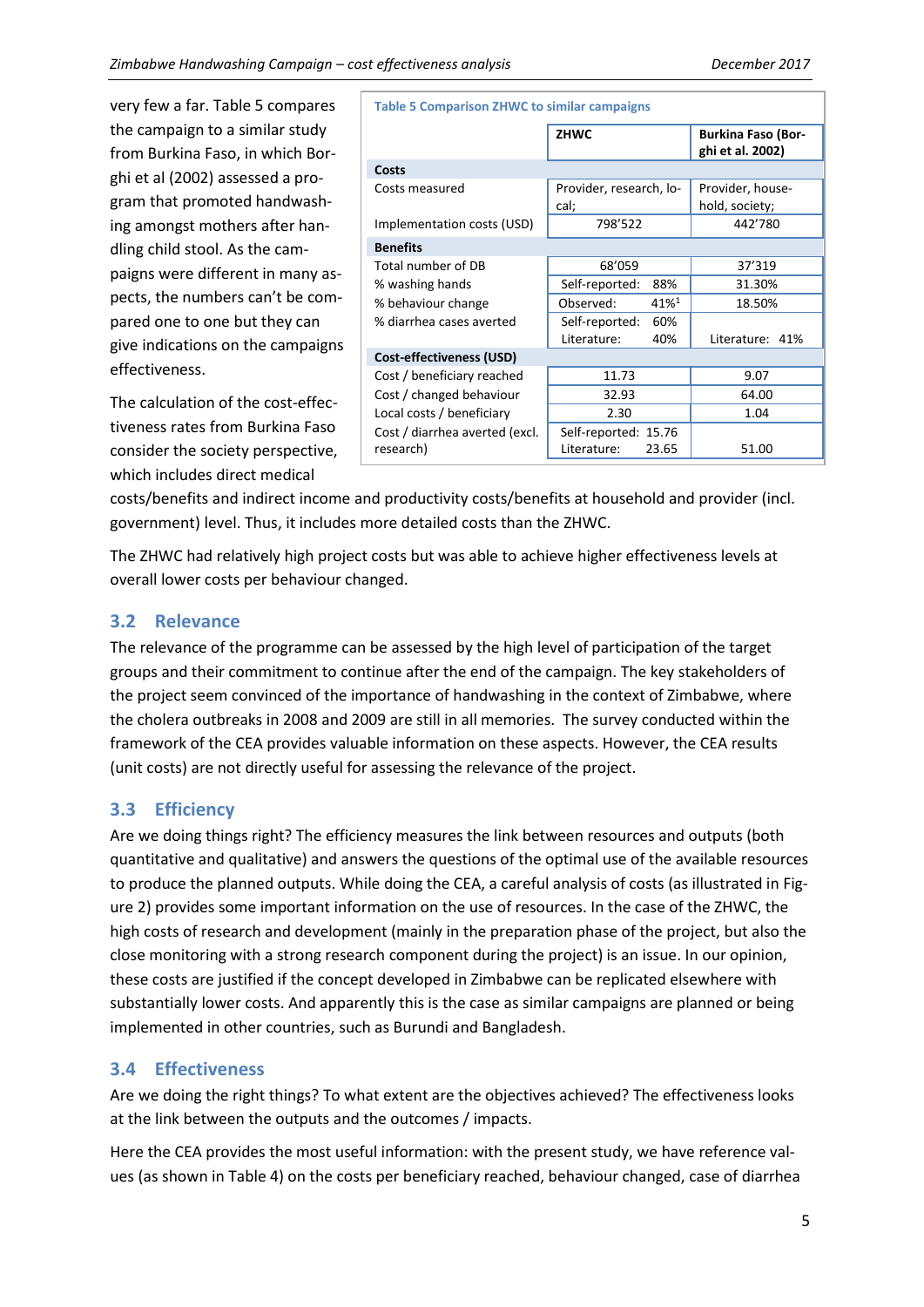averted and school absenteeism averted. Taken as absolute values, these figures may seem difficult to interpret. The comparison between groups (here rural vs urban, households vs schools) as well as the comparison with other similar projects allow a proper interpretation of the data. This information will be useful for the planning of similar actions in the future (in the same country or in a different context) and will serve as a benchmark to assess those upcoming projects. Of course, it would be nice to know more about the benefits in money terms, i.e. what are the monetary benefits of the reduced number of cases of diarrhea – expressed in health costs saved – and the monetary value of the time saved by the parents who do not have to care for their sick children, measured as additional income. Unfortunately, this is not possible with the data that is available, and it would be very difficult to obtain accurate data, even with more resources for data collection.

### **3.5 Impact**

In the case of the ZHWC, outcomes and impacts were considered together. The outcomes (number of people with changed handwashing behaviour) leads to the impact (number of cases of diarrhea averted), which leads in turn to increased income, reduced health expenditures, etc. Another outcome would be policy change towards improved handwashing at large scale (e.g. nationwide) as a result of the ZHWC. However, such benefits should again be measured at the level of the number of people changing their behaviour, and additional number of cases of diarrhea averted on a larger scale.

#### **3.6 Sustainability**

Are the activities promoted by the project likely to continue after the end of the donor funding?

The question of the sustainability was included in the survey and asked to key stakeholders during the interviews, as well as during the final workshops. Several elements support the sustainability of the project, including the fact that the costs per beneficiary reached and the costs per case of diarrhea averted will be considerably lower after the project (with only local costs). Other supporting elements include strong local buy-in, reports of intention to continue the promotion, and literature on the sustainability of behaviour change that all speak in favour of the sustainability of the campaign. Moreover, health centres and schools all reported a high likelihood of continuing the activities introduced by the campaign, as did primary caregivers. At the same time, threats that were mentioned to the sustainability were local funding and water supply, high staff turnover with new teachers and staff (untrained and not sensitized to the issue of handwashing).

# **4 Beyond the CEA, sketch of a CBA**

The CEA results, which are based on comparatively solid results, are a good basis to assess the effectiveness of the intervention, especially when compared to similar studies conducted in different contexts. However, these results are not yet what the study was aiming at: assessing the ratio between costs and benefits of the ZHWC.

## **4.1 Sketch of a CBA**

For a CBA, it is not sufficient to measure the change of behaviour of the project beneficiaries: the impact of the newly adopted behaviour on health, and its monetary value are required to perform a CBA. From Table 3 (benefits) we have an estimate of the number of cases of diarrhea, as well as the days of absenteeism prevented. Preventing diarrhea means reducing health costs (this is a benefit), preventing school absenteeism means improved performance of learners, better qualification and

better jobs, and at the same time saving parents time for not having to look after their sick children. By monetising these factors (average cost of a case of diarrhea), a full CBA could be made [\(Table 6\)](#page-6-0).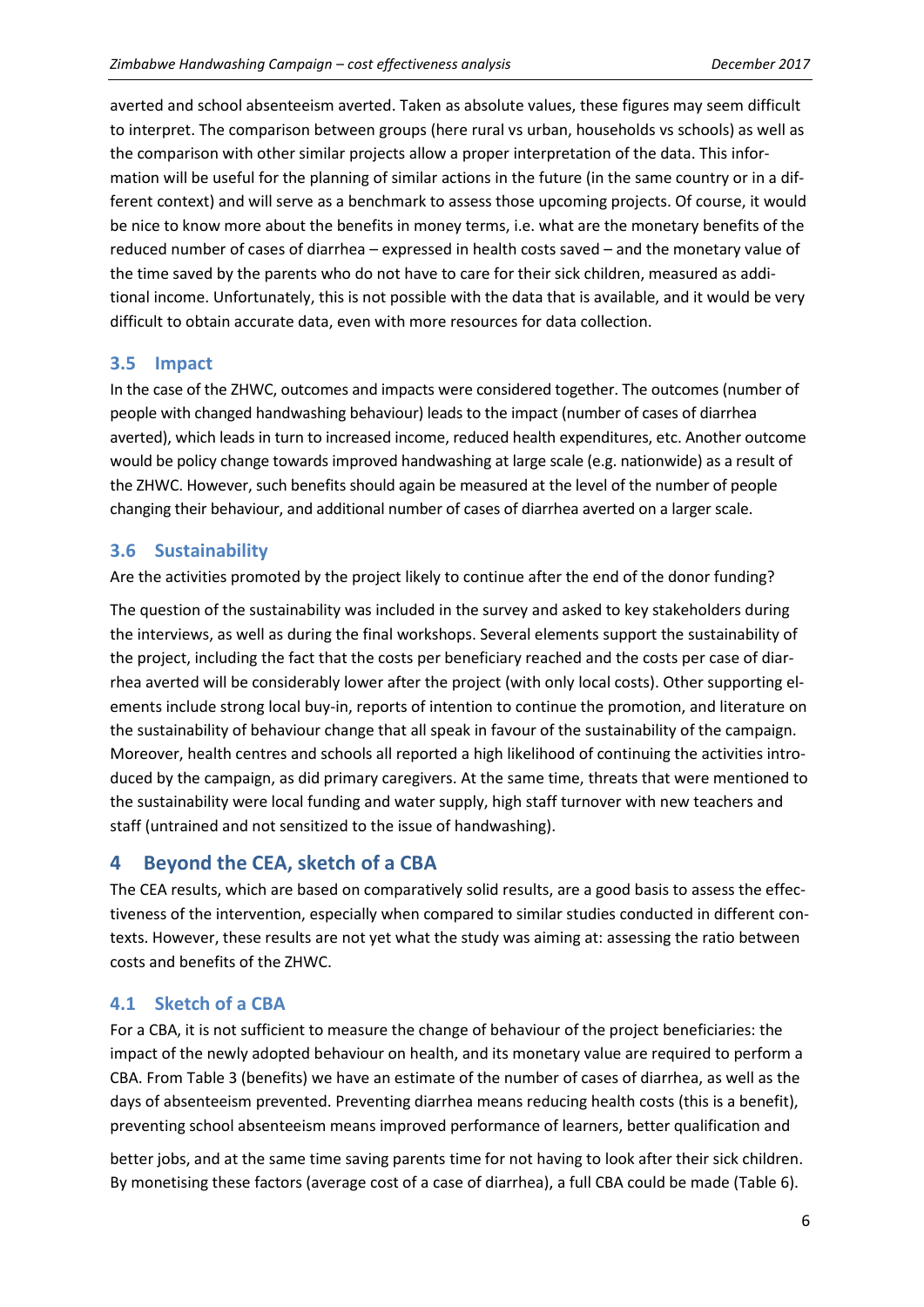This would allow calculating the standard CBA results, namely the Net Present Value (NPV), the Internal Rate of Return (IRR) and the Benefit Cost Ratio (BCR).

<span id="page-6-0"></span>**Table 6 Sketch of a CBA for the ZHWC**

We did however intentionally not do this calculation because of the uncertainty of the relation between the handwashing behaviour and the health and socio-economic impacts, as well as the

|                                                       | Year 0 | Year 1 | Year 2 | Year 3 | Year 4 | Year 5 |
|-------------------------------------------------------|--------|--------|--------|--------|--------|--------|
| <b>Additional costs (USD)</b>                         |        |        |        |        |        |        |
| Initial investment                                    |        |        |        |        |        |        |
| Recurrent donor costs<br>۰                            |        |        |        |        |        |        |
| Recurrent local costs<br>۰                            |        |        |        |        |        |        |
| <b>Additional benefits (USD)</b>                      |        |        |        |        |        |        |
| Reduced cases of diarrhea<br>$\overline{\phantom{0}}$ |        |        |        |        |        |        |
| Value of reduced absen-<br>۰<br>teeism                |        |        |        |        |        |        |
| Other benefits<br>۰                                   |        |        |        |        |        |        |
| <b>Additional Cash Flow</b>                           |        |        |        |        |        |        |

uncertainty on the monetary value of those impacts<sup>4</sup>. Note that the proposed model assumes that the campaign lasts only one year, and that in the subsequent years, only local costs are paid. On the benefits side, we assume that benefits will continue sustainably.

## **4.2 Financial vs economic analysis**

When conducting an economic (also called social) analysis, it is mandatory to verify that the prices considered are shadow prices and not market prices, the difference lying in external factors that may affect the prices such as exchange rates, policy interventions (subsidies or taxes), etc. This is to ensure that the costs and the benefits considered really reflect their value to the society. In the current analysis, this may apply to the following items:

- Cost of a case of diarrhea: if a family must pay a certain amount for treatment costs, this may well not be the full amount, the remaining costs being borne by the State. In this case, the real costs to the society are the total private + State costs.
- Hardware and other inputs for handwashing: as far as we know, there is no State intervention on these elements in Zimbabwe. As there are no goods or services that are imported or exported with the handwashing campaign, no correction is needed.
- Water and energy costs: public subsidies need to be taken into account to obtain the real value of these items.

# **4.3 Quality of the data**

As shown in the present report, the data used to analyse the ZHWC are diverse. In the following, we provide an overview of the data quality assessed ex-post (Figure 5). This figure shows that the data on costs is generally reliable. The data on people reached (direct, indirect beneficiaries) is also in the green zone.

When we look at the outcomes and impacts, the data quality is moving to the

 $\overline{a}$ 

#### **Figure 5 Overview of the data used and assessment of its quality**



4 In a society where unemployment is very high (as in Zimbabwe at the moment of the study), what is the value of the times saved? Probably close to zero!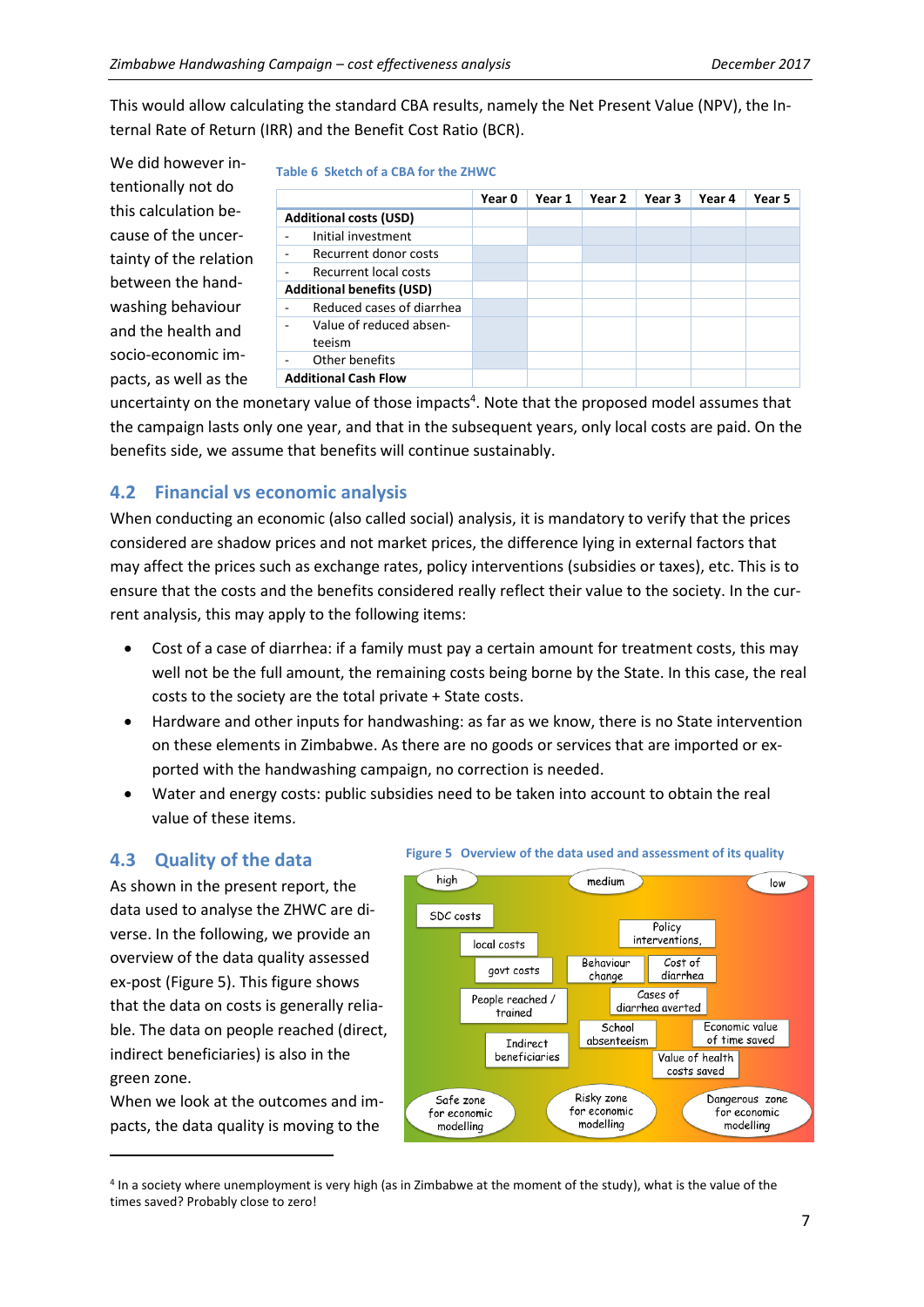right, and when it comes to assess the monetary value of the time saved, but also of one case of diarrhea averted, the data is in the red zone. Calculating effectiveness indicators with such poor-quality data will provide unreliable models and results. Therefore, we renounced to calculate a full Cost Benefit Analysis for the ZHWC.

# **5 Conclusion and recommendations for the use of economic assessments in SDC's Global Programme Water projects**

After completion of the economic assessment of the ZHWC, the following chapter presents a set of recommendations addressed to the GPW to make decisions regarding economic assessments of their programmes in the future.

When reviewing the literature and the experience gained through the ZHWC, the research team developed two sets of recommendations: Those which are important for programme managers and those for the implementers of the economic assessment (if this is separate).

## **5.1 General recommendations**

On the one hand, the assessment of cost effectiveness of a project or programme provides key information to managers and key stakeholders, on the other hand, it is an opportunity to look at project components and parameters in a different light, and this process is highly instructive and valuable for the future performances of the project. The ZHWC has confirmed that it is very important to:

- Involve the local stakeholders in the study. A purely external study is less likely to benefit the project implementers.
- Allocate enough time for studies where new approaches are expected, especially for the development of the study concept, validation, data collection, etc.
- Plan for extensive interaction between the contracting parties.

## **5.2 For programme management**

The purpose of the economic assessment is not only to provide a set of indicators (cost-effectiveness and cost-benefit ratios), but it should lead to improved programme management. The following recommendations support the integration of the economic assessment into the overall programme management to maximize benefits of the analysis.

- Plan a CBA / CEA early enough so that project stakeholders can benefit from the study during project implementation, and to allow the integration of the critical data and indicators in existing systems (i.e. M&E, accounting).
- Agree on the level of details that is required, agree on standards that the study needs to reach (quick and dirty vs scientific); specify the length and the type of the expected report.
- Integrate in the TORs the preparation of a short version that is meant for a broader audience.
- Make sure that project data is available and accessible in a condensed and clear format to the assessors. This avoids duplicating efforts, for example in organising data and coordinating program evaluations (including database, M&E information, evaluation reports and other documents).
- We encourage the GPW to do more such studies within the projects contained in its portfolio, allowing comparisons between different SDC funded projects. This type of comparison is probably the most useful application of such studies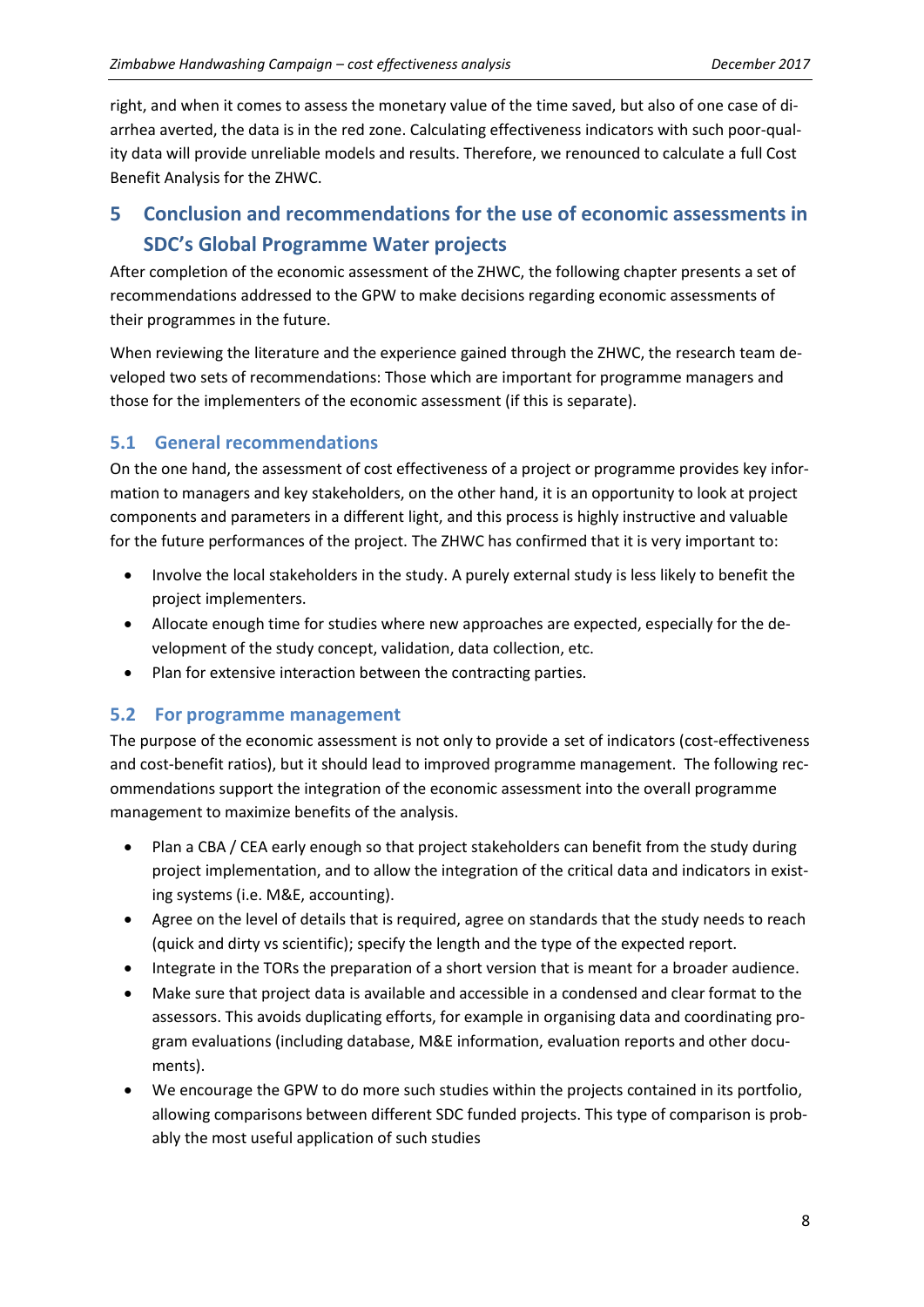#### **5.3 For implementation of economic assessments**

There are not many references on evidence based economic assessments of software interventions in the WASH and health sectors. This does not mean that economic assessments should not be conducted for software interventions, but that they require even more considerations when designing and conducting the analyses. The following recommendations can support assessors:

#### **Setting boundaries**

 Invest enough time in the beginning to clearly design the analysis by defining its boundaries and purpose. This will save time (and costs) in the research design and data collection.

#### **Research design and data collection**

- Consider not only inputs and outputs, but also (mainly) outcomes and impacts. Do not get lost in details, emphasize important aspects and components.
- Integrate questions on sustainability of results and processes among stakeholders.
- In the case of the ZHWC, the use of Datawinners proved useful and adequate.
- Design and test data collection carefully to ensure the data management and analysis stays within reasonable limits.

#### **Data analysis**

 Combining data from various sources is sometimes difficult (e.g. baseline information with expost information, especially when the collection methods are different.

#### **Interpretation of results**

- Pay sufficient attention to the attribution of benefits. Do not overestimate the contribution of the intervention to the measured benefits.
- Measuring the output is often easiest, but does not yet constitute a benefit, the outcome does. While it is recommended to integrate the health impact into the assessment, it is important to discuss the different assumptions and uncertainties underlying the health impact and include this as a parameter in the sensitivity analysis, or even a probabilistic simulation.
- We encourage the GPW to utilise similar indexes such as
- The Quality-Frequency Index (using the "adoption ladder") to measure outcomes was appreciated by specialists (Brown Bag session, UNICEF, December 2017); we recommend using such tools in further studies and refining them.
- Although the use of DALY's is tempting as it increases comparability of studies and programmes, it is often too complex at programme level as they require large amounts of data, know-how in calculating and combining impacts on different levels
- Communicate the context, assumptions and evidence that underlie the data and in which case they are true (incl. how what was calculated, what was included or excluded in the analysis etc.). This makes comparison of effectiveness across different programmes more complicated, but more reliable.

#### **5.4 Limitations of the study**

Besides the data quality that was already mentioned in section 4.3, the following elements should be mentioned as limitations of the present study: